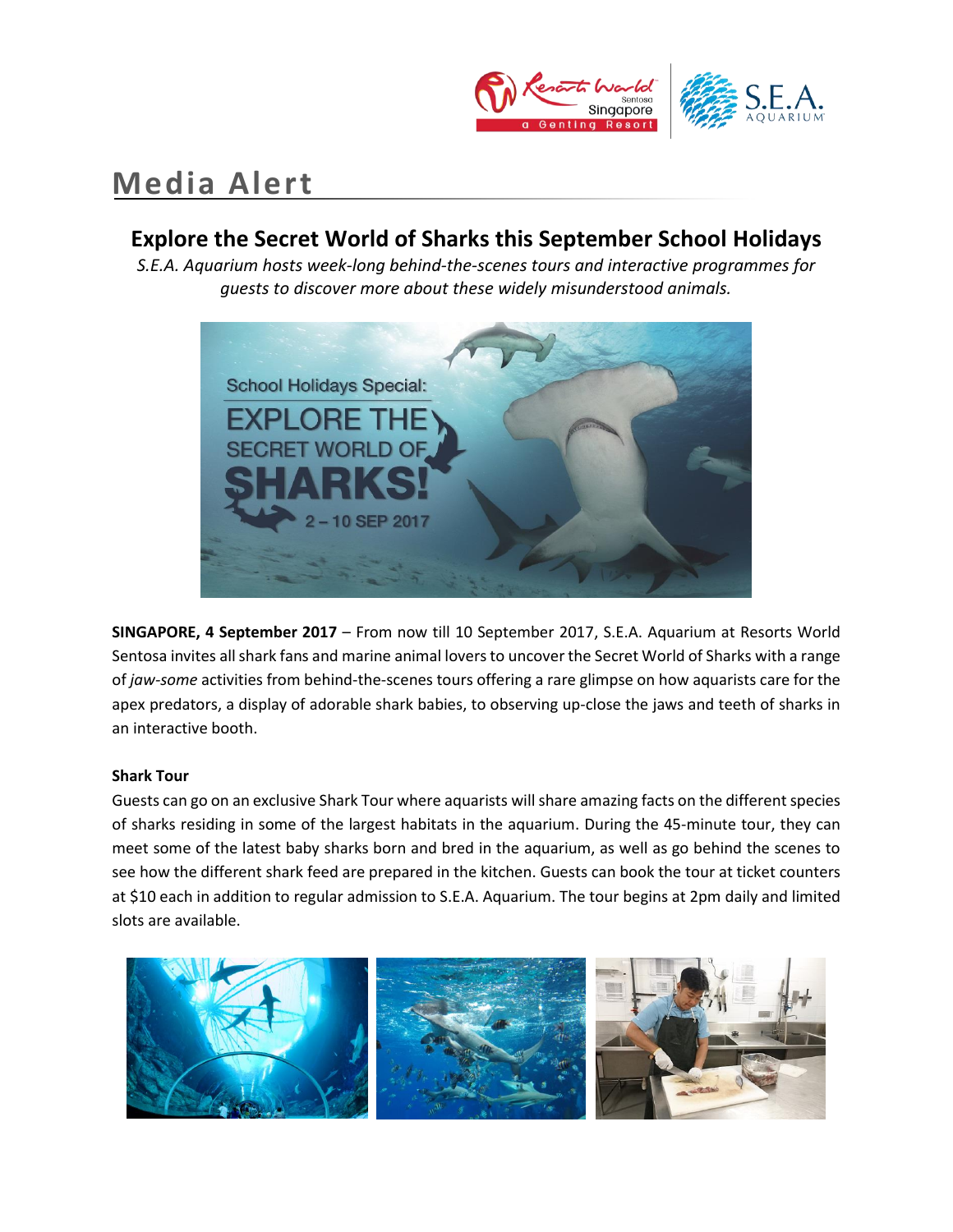

## **Shark Feeding**

Catch aquarists in action in their chainmail suits as they feed these fearsome but fascinating predators in the Shark Seas Habitat. This exhibit is home to more than 100 sharks from 12 species, including the nurse shark, blacktip reef shark, grey reef shark and the endangered scalloped hammerhead shark which has 360-degree vision. The feeding session takes place at 4.30pm on Tuesday, Wednesday and Thursday.



# **Shark Booth & Baby Shark Observation Habitat**

Guests can observe up-close a replica of a shark's jaw to understand the powerful bite force of one of the ocean's greatest hunters, and examine real shark teeth which are shed naturally throughout their lives. Guests can also come face-to-face with some of the latest baby sharks born and bred in the aquarium, including the bamboo and wobbegong sharks, in an observation habitat.

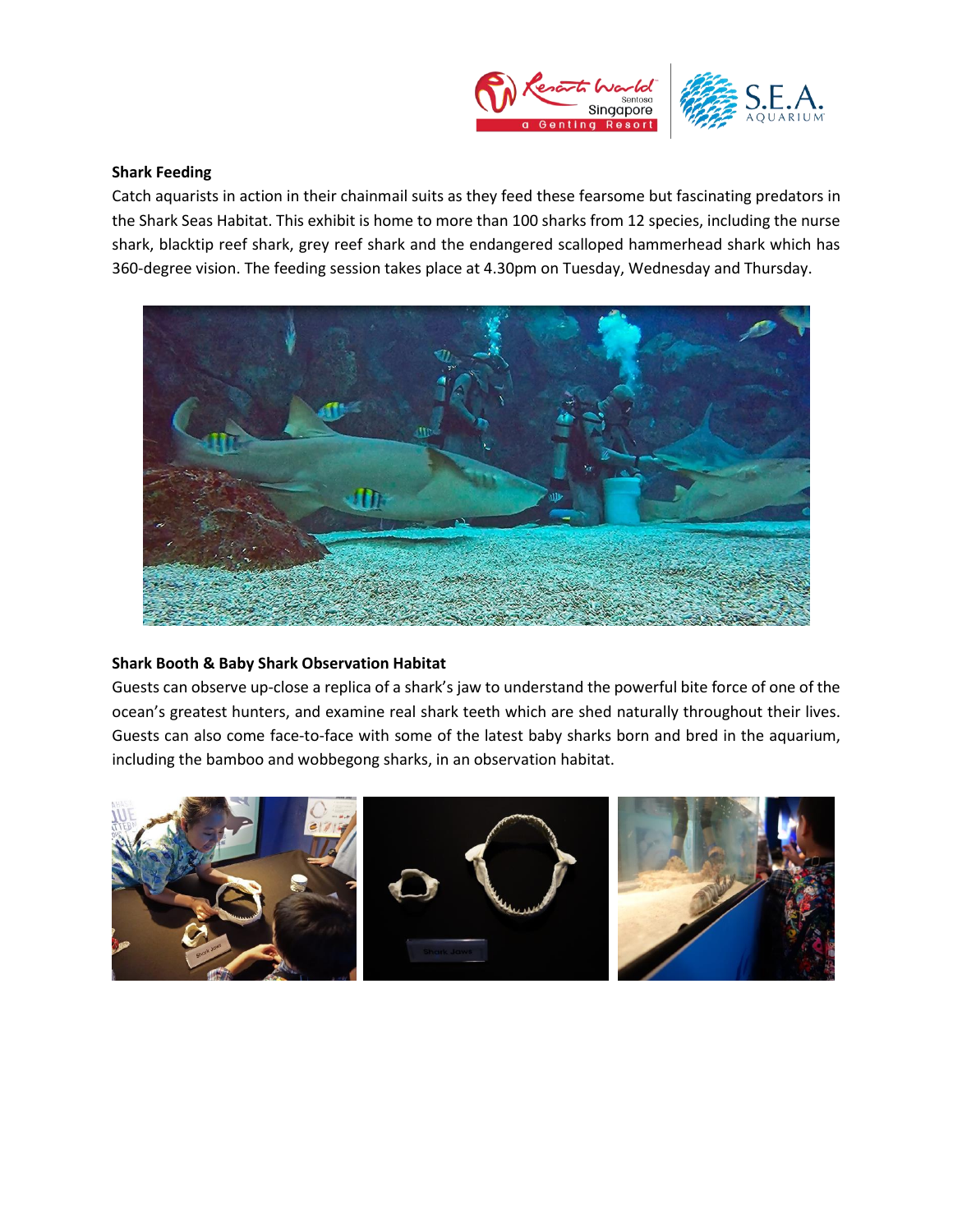

### **Shark Conservation Booths**

Guests can learn more about the biggest threat to sharks which is overfishing and how to protect this important marine species. They can also sign up to get involved in S.E.A. Aquarium's monthly conservation-based activities and events.

In addition, little ones can get creative with colouring sessions themed after sharks and meet S.E.A. Aquarium's latest hammerhead shark mascot making his daily appearance at Ocean Dome at 2.45pm and 3.45pm.



**– End –**